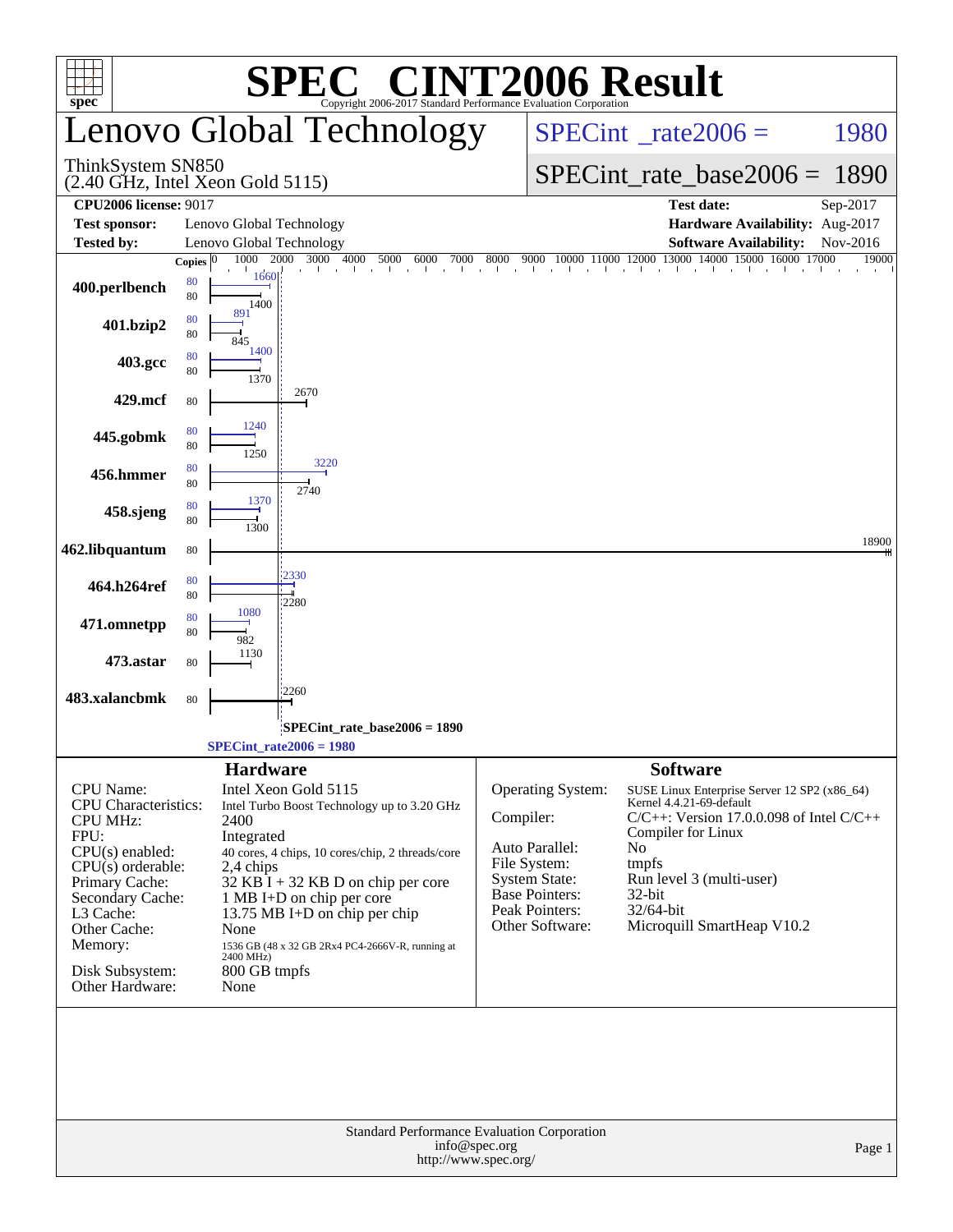

# enovo Global Technology

#### ThinkSystem SN850

(2.40 GHz, Intel Xeon Gold 5115)

SPECint rate $2006 =$  1980

### [SPECint\\_rate\\_base2006 =](http://www.spec.org/auto/cpu2006/Docs/result-fields.html#SPECintratebase2006) 1890

**[Test sponsor:](http://www.spec.org/auto/cpu2006/Docs/result-fields.html#Testsponsor)** Lenovo Global Technology **[Hardware Availability:](http://www.spec.org/auto/cpu2006/Docs/result-fields.html#HardwareAvailability)** Aug-2017

**[CPU2006 license:](http://www.spec.org/auto/cpu2006/Docs/result-fields.html#CPU2006license)** 9017 **[Test date:](http://www.spec.org/auto/cpu2006/Docs/result-fields.html#Testdate)** Sep-2017 **[Tested by:](http://www.spec.org/auto/cpu2006/Docs/result-fields.html#Testedby)** Lenovo Global Technology **[Software Availability:](http://www.spec.org/auto/cpu2006/Docs/result-fields.html#SoftwareAvailability)** Nov-2016

### **[Results Table](http://www.spec.org/auto/cpu2006/Docs/result-fields.html#ResultsTable)**

|                    | <b>Base</b>   |                |       |                                                                                                          |       |                |       | <b>Peak</b>   |                |              |                |              |                |              |
|--------------------|---------------|----------------|-------|----------------------------------------------------------------------------------------------------------|-------|----------------|-------|---------------|----------------|--------------|----------------|--------------|----------------|--------------|
| <b>Benchmark</b>   | <b>Copies</b> | <b>Seconds</b> | Ratio | <b>Seconds</b>                                                                                           | Ratio | <b>Seconds</b> | Ratio | <b>Copies</b> | <b>Seconds</b> | <b>Ratio</b> | <b>Seconds</b> | <b>Ratio</b> | <b>Seconds</b> | <b>Ratio</b> |
| 400.perlbench      | 80            | 556            | 1410  | 559                                                                                                      | 1400  | 560            | 1400  | 80            | 470            | 1660         | 472            | 1660         | 471            | 1660         |
| 401.bzip2          | 80            | 921            | 838   | 909                                                                                                      | 849   | 914            | 845   | 80            | 869            | 889          | 866            | 891          | 865            | 892          |
| $403.\mathrm{gcc}$ | 80            | 468            | 1380  | 469                                                                                                      | 1370  | 469            | 1370  | 80            | 458            | 1400         | 460            | 1400         | 458            | 1400         |
| $429$ .mcf         | 80            | 273            | 2670  | 272                                                                                                      | 2680  | 273            | 2670  | 80            | 273            | 2670         | 272            | 2680         | 273            | 2670         |
| $445$ .gobmk       | 80            | 674            | 1250  | 673                                                                                                      | 1250  | 673            | 1250  | 80            | 679            | 1240         | 679            | 1240         | 679            | 1240         |
| 456.hmmer          | 80            | 272            | 2740  | 272                                                                                                      | 2750  | 273            | 2740  | 80            | 232            | 3220         | 231            | 3230         | 233            | 3210         |
| $458$ .sjeng       | 80            | 746            | 1300  | 746                                                                                                      | 1300l | 744            | 1300  | 80            | 705            | 1370         | 708            | 1370         | 705            | 1370         |
| 462.libquantum     | 80            | 87.5           | 18900 | 88.2                                                                                                     | 18800 | 87.9           | 18900 | 80            | 87.5           | 18900        | 88.2           | 18800        | 87.9           | 18900        |
| 464.h264ref        | 80            | 780            | 2270  | 778                                                                                                      | 2280  | 761            | 2330  | 80            | 757            | 2340         | 761            | 2330         | 758            | 2330         |
| 471.omnetpp        | 80            | 509            | 982   | 509                                                                                                      | 982   | 508            | 983   | 80            | 462            | 1080         | 461            | 1080         | 461            | 1080         |
| $473$ . astar      | 80            | 498            | 1130  | 498                                                                                                      | 1130  | 497            | 1130  | 80            | 498            | 1130         | 498            | 1130         | 497            | 1130         |
| 483.xalancbmk      | 80            | 244            | 2260  | 245                                                                                                      | 2260  | 245            | 2250  | 80            | 244            | 2260         | 245            | 2260         | 245            | 2250         |
|                    |               |                |       | Results appear in the order in which they were run. Bold underlined text indicates a median measurement. |       |                |       |               |                |              |                |              |                |              |

### **[Submit Notes](http://www.spec.org/auto/cpu2006/Docs/result-fields.html#SubmitNotes)**

 The numactl mechanism was used to bind copies to processors. The config file option 'submit' was used to generate numactl commands to bind each copy to a specific processor. For details, please see the config file.

### **[Operating System Notes](http://www.spec.org/auto/cpu2006/Docs/result-fields.html#OperatingSystemNotes)**

 Stack size set to unlimited using "ulimit -s unlimited" Tmpfs filesystem can be set with: mount -t tmpfs -o size=800g tmpfs /home

### **[Platform Notes](http://www.spec.org/auto/cpu2006/Docs/result-fields.html#PlatformNotes)**

 BIOS configuration: Choose Operating Mode set to Maximum Performance DCU Streamer Prefetcher set to Disable Per Core P-state set to Disable UPI Prefetcher set to Disable Stale AtoS set to Enable LLC dead line alloc set to Disable Sysinfo program /home/cpu2006-1.2-ic17.0/config/sysinfo.rev6993 Revision 6993 of 2015-11-06 (b5e8d4b4eb51ed28d7f98696cbe290c1) running on SN850 Wed Sep 13 03:29:35 2017

 This section contains SUT (System Under Test) info as seen by some common utilities. To remove or add to this section, see: <http://www.spec.org/cpu2006/Docs/config.html#sysinfo>

Continued on next page

Standard Performance Evaluation Corporation [info@spec.org](mailto:info@spec.org) <http://www.spec.org/>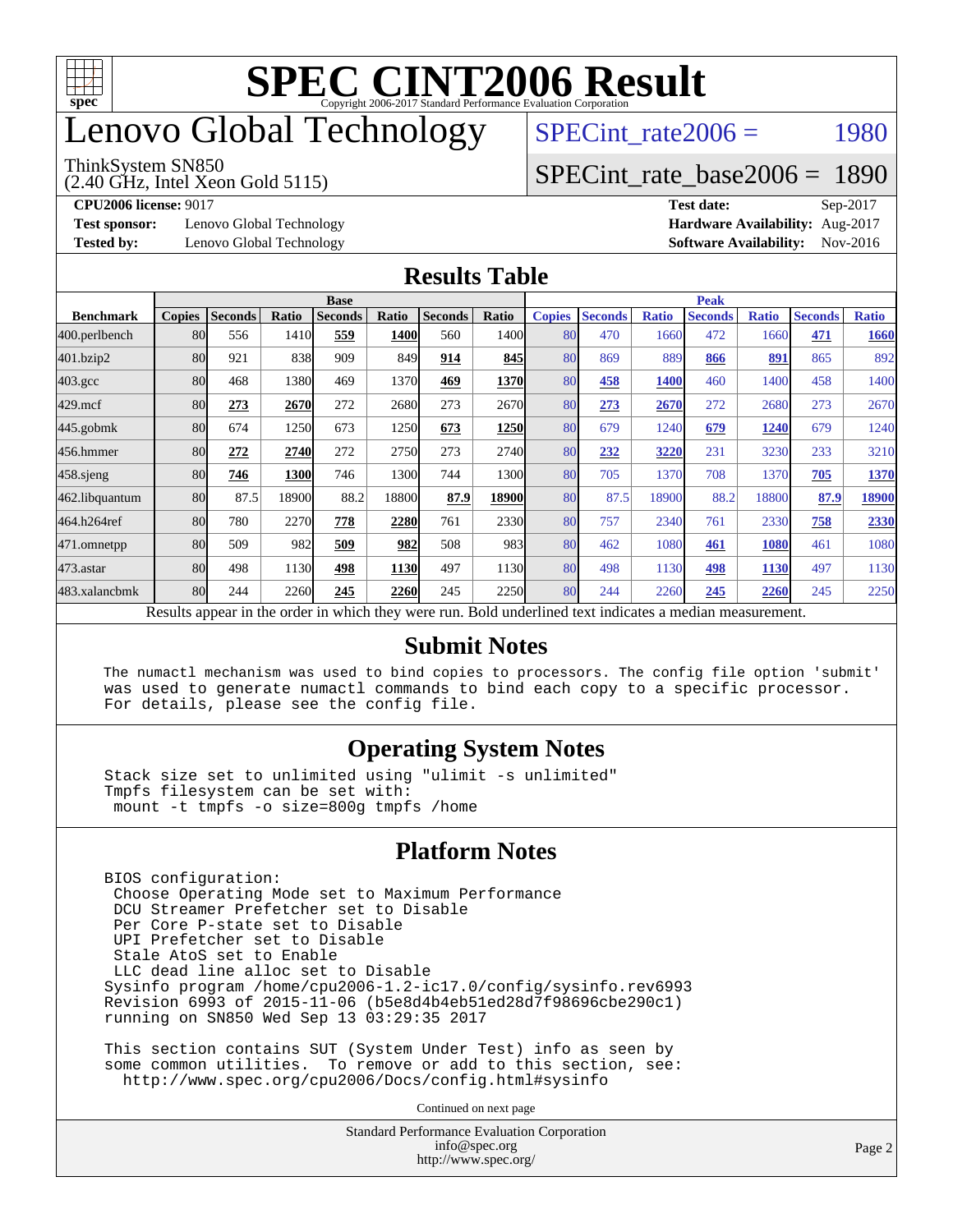

## enovo Global Technology

SPECint rate $2006 =$  1980

(2.40 GHz, Intel Xeon Gold 5115) ThinkSystem SN850

[SPECint\\_rate\\_base2006 =](http://www.spec.org/auto/cpu2006/Docs/result-fields.html#SPECintratebase2006) 1890

**[Test sponsor:](http://www.spec.org/auto/cpu2006/Docs/result-fields.html#Testsponsor)** Lenovo Global Technology **[Hardware Availability:](http://www.spec.org/auto/cpu2006/Docs/result-fields.html#HardwareAvailability)** Aug-2017 **[Tested by:](http://www.spec.org/auto/cpu2006/Docs/result-fields.html#Testedby)** Lenovo Global Technology **[Software Availability:](http://www.spec.org/auto/cpu2006/Docs/result-fields.html#SoftwareAvailability)** Nov-2016

**[CPU2006 license:](http://www.spec.org/auto/cpu2006/Docs/result-fields.html#CPU2006license)** 9017 **[Test date:](http://www.spec.org/auto/cpu2006/Docs/result-fields.html#Testdate)** Sep-2017

### **[Platform Notes \(Continued\)](http://www.spec.org/auto/cpu2006/Docs/result-fields.html#PlatformNotes)**

Standard Performance Evaluation Corporation [info@spec.org](mailto:info@spec.org) <http://www.spec.org/> Page 3 From /proc/cpuinfo model name : Intel(R) Xeon(R) Gold 5115 CPU @ 2.40GHz 4 "physical id"s (chips) 80 "processors" cores, siblings (Caution: counting these is hw and system dependent. The following excerpts from /proc/cpuinfo might not be reliable. Use with caution.) cpu cores : 10 siblings : 20 physical 0: cores 0 1 2 3 4 8 9 10 11 12 physical 1: cores 0 1 2 3 4 8 9 10 11 12 physical 2: cores 0 1 2 3 4 8 9 10 11 12 physical 3: cores 0 1 2 3 4 8 9 10 11 12 cache size : 14080 KB From /proc/meminfo<br>MemTotal: 1584977480 kB HugePages\_Total: 0<br>Hugepagesize: 2048 kB Hugepagesize: From /etc/\*release\* /etc/\*version\* SuSE-release: SUSE Linux Enterprise Server 12 (x86\_64) VERSION = 12 PATCHLEVEL = 2 # This file is deprecated and will be removed in a future service pack or release. # Please check /etc/os-release for details about this release. os-release: NAME="SLES" VERSION="12-SP2" VERSION\_ID="12.2" PRETTY\_NAME="SUSE Linux Enterprise Server 12 SP2" ID="sles" ANSI\_COLOR="0;32" CPE\_NAME="cpe:/o:suse:sles:12:sp2" uname -a: Linux SN850 4.4.21-69-default #1 SMP Tue Oct 25 10:58:20 UTC 2016 (9464f67) x86\_64 x86\_64 x86\_64 GNU/Linux run-level 3 Sep 12 16:28 SPEC is set to: /home/cpu2006-1.2-ic17.0 Filesystem Type Size Used Avail Use% Mounted on tmpfs tmpfs 800G 75G 726G 10% /home Additional information from dmidecode: Warning: Use caution when you interpret this section. The 'dmidecode' program reads system data which is "intended to allow hardware to be accurately determined", but the intent may not be met, as there are frequent changes to hardware, firmware, and the "DMTF SMBIOS" standard.<br>Continued on next page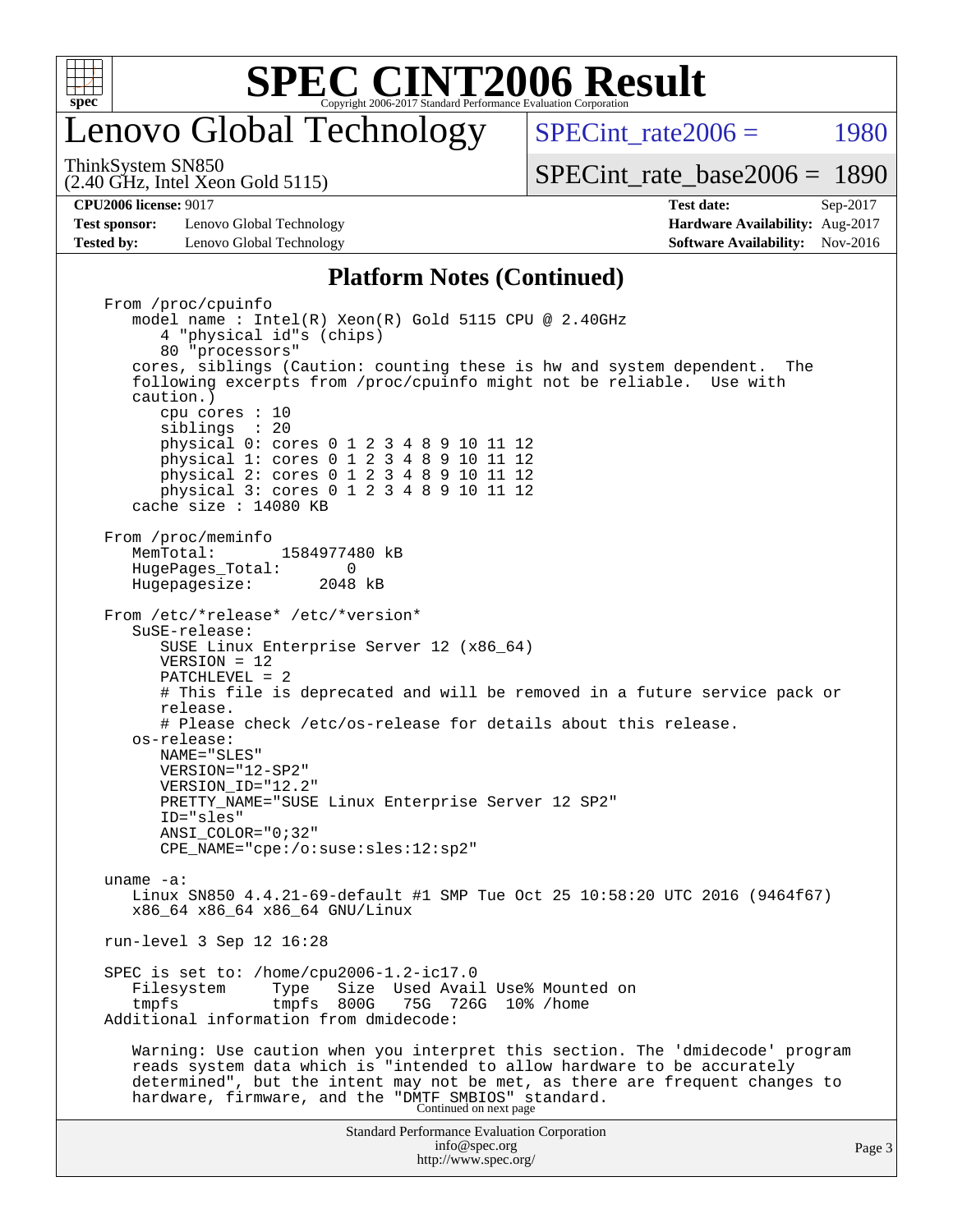

## enovo Global Technology

SPECint rate $2006 =$  1980

ThinkSystem SN850

(2.40 GHz, Intel Xeon Gold 5115)

[SPECint\\_rate\\_base2006 =](http://www.spec.org/auto/cpu2006/Docs/result-fields.html#SPECintratebase2006) 1890

**[Test sponsor:](http://www.spec.org/auto/cpu2006/Docs/result-fields.html#Testsponsor)** Lenovo Global Technology **[Hardware Availability:](http://www.spec.org/auto/cpu2006/Docs/result-fields.html#HardwareAvailability)** Aug-2017 **[Tested by:](http://www.spec.org/auto/cpu2006/Docs/result-fields.html#Testedby)** Lenovo Global Technology **[Software Availability:](http://www.spec.org/auto/cpu2006/Docs/result-fields.html#SoftwareAvailability)** Nov-2016

**[CPU2006 license:](http://www.spec.org/auto/cpu2006/Docs/result-fields.html#CPU2006license)** 9017 **[Test date:](http://www.spec.org/auto/cpu2006/Docs/result-fields.html#Testdate)** Sep-2017

### **[Platform Notes \(Continued\)](http://www.spec.org/auto/cpu2006/Docs/result-fields.html#PlatformNotes)**

 BIOS Lenovo -[IVE111C-1.00]- 07/17/2017 Memory: 48x Samsung M393A4K40BB2-CTD 32 GB 2 rank 2666 MHz, configured at 2400 MHz

(End of data from sysinfo program)

#### **[General Notes](http://www.spec.org/auto/cpu2006/Docs/result-fields.html#GeneralNotes)**

Environment variables set by runspec before the start of the run: LD\_LIBRARY\_PATH = "/home/cpu2006-1.2-ic17.0/libs/32:/home/cpu2006-1.2-ic17.0/libs/64:/home/cpu2006-1.2-ic17.0/sh10.2"

 Binaries compiled on a system with 1x Intel Core i7-4790 CPU + 32GB RAM memory using Redhat Enterprise Linux 7.2 Transparent Huge Pages enabled by default Filesystem page cache cleared with:<br>echo 1> /proc/sys/vm/drop cac /proc/sys/vm/drop\_caches runspec command invoked through numactl i.e.: numactl --interleave=all runspec <etc>

### **[Base Compiler Invocation](http://www.spec.org/auto/cpu2006/Docs/result-fields.html#BaseCompilerInvocation)**

[C benchmarks](http://www.spec.org/auto/cpu2006/Docs/result-fields.html#Cbenchmarks):

[icc -m32 -L/opt/intel/compilers\\_and\\_libraries\\_2017/linux/lib/ia32](http://www.spec.org/cpu2006/results/res2017q4/cpu2006-20170918-49980.flags.html#user_CCbase_intel_icc_c29f3ff5a7ed067b11e4ec10a03f03ae)

[C++ benchmarks:](http://www.spec.org/auto/cpu2006/Docs/result-fields.html#CXXbenchmarks) [icpc -m32 -L/opt/intel/compilers\\_and\\_libraries\\_2017/linux/lib/ia32](http://www.spec.org/cpu2006/results/res2017q4/cpu2006-20170918-49980.flags.html#user_CXXbase_intel_icpc_8c35c7808b62dab9ae41a1aa06361b6b)

### **[Base Portability Flags](http://www.spec.org/auto/cpu2006/Docs/result-fields.html#BasePortabilityFlags)**

 400.perlbench: [-D\\_FILE\\_OFFSET\\_BITS=64](http://www.spec.org/cpu2006/results/res2017q4/cpu2006-20170918-49980.flags.html#user_basePORTABILITY400_perlbench_file_offset_bits_64_438cf9856305ebd76870a2c6dc2689ab) [-DSPEC\\_CPU\\_LINUX\\_IA32](http://www.spec.org/cpu2006/results/res2017q4/cpu2006-20170918-49980.flags.html#b400.perlbench_baseCPORTABILITY_DSPEC_CPU_LINUX_IA32) 401.bzip2: [-D\\_FILE\\_OFFSET\\_BITS=64](http://www.spec.org/cpu2006/results/res2017q4/cpu2006-20170918-49980.flags.html#user_basePORTABILITY401_bzip2_file_offset_bits_64_438cf9856305ebd76870a2c6dc2689ab) 403.gcc: [-D\\_FILE\\_OFFSET\\_BITS=64](http://www.spec.org/cpu2006/results/res2017q4/cpu2006-20170918-49980.flags.html#user_basePORTABILITY403_gcc_file_offset_bits_64_438cf9856305ebd76870a2c6dc2689ab) 429.mcf: [-D\\_FILE\\_OFFSET\\_BITS=64](http://www.spec.org/cpu2006/results/res2017q4/cpu2006-20170918-49980.flags.html#user_basePORTABILITY429_mcf_file_offset_bits_64_438cf9856305ebd76870a2c6dc2689ab) 445.gobmk: [-D\\_FILE\\_OFFSET\\_BITS=64](http://www.spec.org/cpu2006/results/res2017q4/cpu2006-20170918-49980.flags.html#user_basePORTABILITY445_gobmk_file_offset_bits_64_438cf9856305ebd76870a2c6dc2689ab) 456.hmmer: [-D\\_FILE\\_OFFSET\\_BITS=64](http://www.spec.org/cpu2006/results/res2017q4/cpu2006-20170918-49980.flags.html#user_basePORTABILITY456_hmmer_file_offset_bits_64_438cf9856305ebd76870a2c6dc2689ab) 458.sjeng: [-D\\_FILE\\_OFFSET\\_BITS=64](http://www.spec.org/cpu2006/results/res2017q4/cpu2006-20170918-49980.flags.html#user_basePORTABILITY458_sjeng_file_offset_bits_64_438cf9856305ebd76870a2c6dc2689ab) 462.libquantum: [-D\\_FILE\\_OFFSET\\_BITS=64](http://www.spec.org/cpu2006/results/res2017q4/cpu2006-20170918-49980.flags.html#user_basePORTABILITY462_libquantum_file_offset_bits_64_438cf9856305ebd76870a2c6dc2689ab) [-DSPEC\\_CPU\\_LINUX](http://www.spec.org/cpu2006/results/res2017q4/cpu2006-20170918-49980.flags.html#b462.libquantum_baseCPORTABILITY_DSPEC_CPU_LINUX) 464.h264ref: [-D\\_FILE\\_OFFSET\\_BITS=64](http://www.spec.org/cpu2006/results/res2017q4/cpu2006-20170918-49980.flags.html#user_basePORTABILITY464_h264ref_file_offset_bits_64_438cf9856305ebd76870a2c6dc2689ab) 471.omnetpp: [-D\\_FILE\\_OFFSET\\_BITS=64](http://www.spec.org/cpu2006/results/res2017q4/cpu2006-20170918-49980.flags.html#user_basePORTABILITY471_omnetpp_file_offset_bits_64_438cf9856305ebd76870a2c6dc2689ab) 473.astar: [-D\\_FILE\\_OFFSET\\_BITS=64](http://www.spec.org/cpu2006/results/res2017q4/cpu2006-20170918-49980.flags.html#user_basePORTABILITY473_astar_file_offset_bits_64_438cf9856305ebd76870a2c6dc2689ab) 483.xalancbmk: [-D\\_FILE\\_OFFSET\\_BITS=64](http://www.spec.org/cpu2006/results/res2017q4/cpu2006-20170918-49980.flags.html#user_basePORTABILITY483_xalancbmk_file_offset_bits_64_438cf9856305ebd76870a2c6dc2689ab) [-DSPEC\\_CPU\\_LINUX](http://www.spec.org/cpu2006/results/res2017q4/cpu2006-20170918-49980.flags.html#b483.xalancbmk_baseCXXPORTABILITY_DSPEC_CPU_LINUX)

> Standard Performance Evaluation Corporation [info@spec.org](mailto:info@spec.org) <http://www.spec.org/>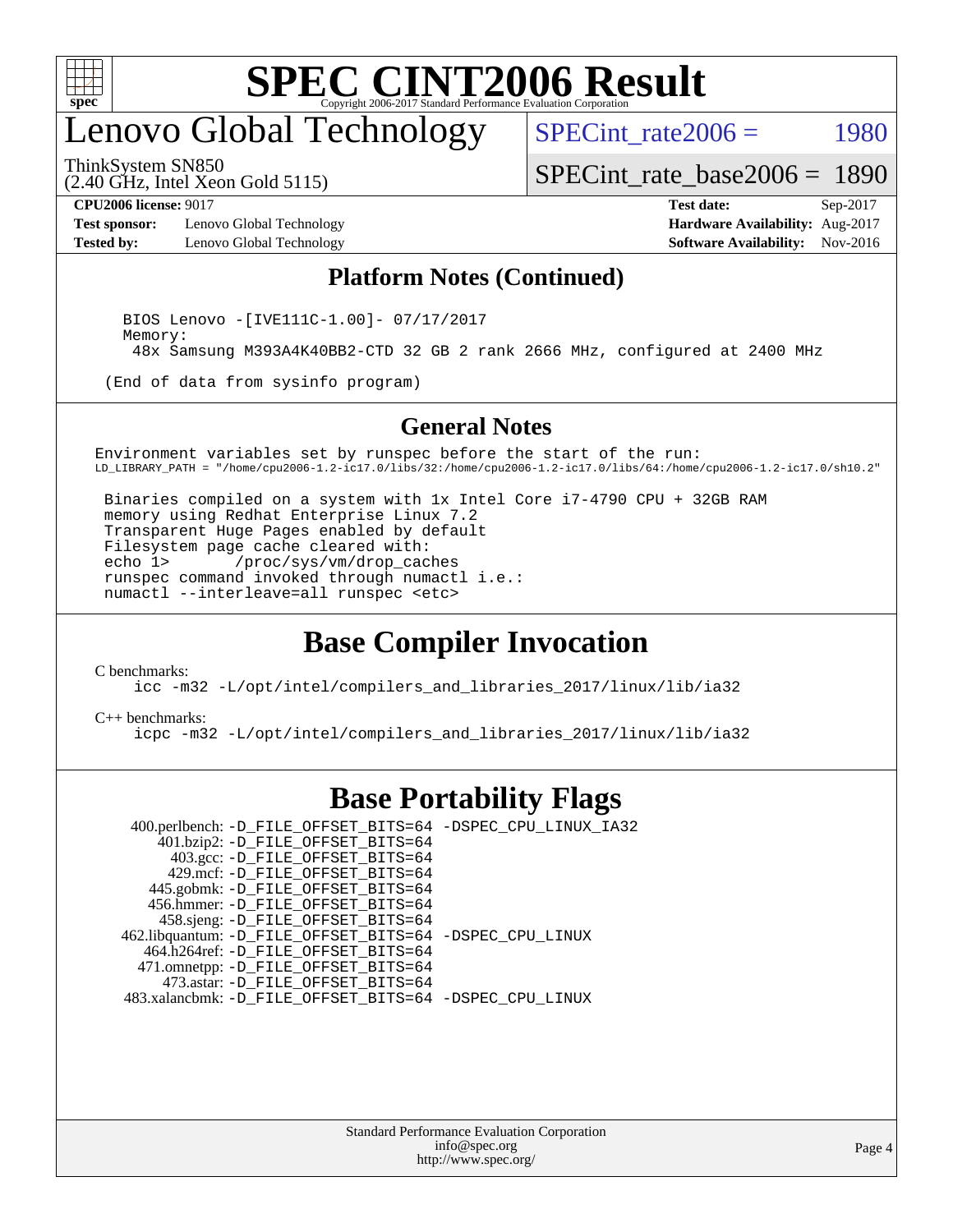

# enovo Global Technology

SPECint rate $2006 =$  1980

ThinkSystem SN850

(2.40 GHz, Intel Xeon Gold 5115)

[SPECint\\_rate\\_base2006 =](http://www.spec.org/auto/cpu2006/Docs/result-fields.html#SPECintratebase2006) 1890

**[Test sponsor:](http://www.spec.org/auto/cpu2006/Docs/result-fields.html#Testsponsor)** Lenovo Global Technology **[Hardware Availability:](http://www.spec.org/auto/cpu2006/Docs/result-fields.html#HardwareAvailability)** Aug-2017 **[Tested by:](http://www.spec.org/auto/cpu2006/Docs/result-fields.html#Testedby)** Lenovo Global Technology **[Software Availability:](http://www.spec.org/auto/cpu2006/Docs/result-fields.html#SoftwareAvailability)** Nov-2016

**[CPU2006 license:](http://www.spec.org/auto/cpu2006/Docs/result-fields.html#CPU2006license)** 9017 **[Test date:](http://www.spec.org/auto/cpu2006/Docs/result-fields.html#Testdate)** Sep-2017

### **[Base Optimization Flags](http://www.spec.org/auto/cpu2006/Docs/result-fields.html#BaseOptimizationFlags)**

[C benchmarks](http://www.spec.org/auto/cpu2006/Docs/result-fields.html#Cbenchmarks):

[-xCORE-AVX2](http://www.spec.org/cpu2006/results/res2017q4/cpu2006-20170918-49980.flags.html#user_CCbase_f-xCORE-AVX2) [-ipo](http://www.spec.org/cpu2006/results/res2017q4/cpu2006-20170918-49980.flags.html#user_CCbase_f-ipo) [-O3](http://www.spec.org/cpu2006/results/res2017q4/cpu2006-20170918-49980.flags.html#user_CCbase_f-O3) [-no-prec-div](http://www.spec.org/cpu2006/results/res2017q4/cpu2006-20170918-49980.flags.html#user_CCbase_f-no-prec-div) [-qopt-prefetch](http://www.spec.org/cpu2006/results/res2017q4/cpu2006-20170918-49980.flags.html#user_CCbase_f-qopt-prefetch) [-qopt-mem-layout-trans=3](http://www.spec.org/cpu2006/results/res2017q4/cpu2006-20170918-49980.flags.html#user_CCbase_f-qopt-mem-layout-trans_170f5be61cd2cedc9b54468c59262d5d)

[C++ benchmarks:](http://www.spec.org/auto/cpu2006/Docs/result-fields.html#CXXbenchmarks)

[-xCORE-AVX2](http://www.spec.org/cpu2006/results/res2017q4/cpu2006-20170918-49980.flags.html#user_CXXbase_f-xCORE-AVX2) [-ipo](http://www.spec.org/cpu2006/results/res2017q4/cpu2006-20170918-49980.flags.html#user_CXXbase_f-ipo) [-O3](http://www.spec.org/cpu2006/results/res2017q4/cpu2006-20170918-49980.flags.html#user_CXXbase_f-O3) [-no-prec-div](http://www.spec.org/cpu2006/results/res2017q4/cpu2006-20170918-49980.flags.html#user_CXXbase_f-no-prec-div) [-qopt-prefetch](http://www.spec.org/cpu2006/results/res2017q4/cpu2006-20170918-49980.flags.html#user_CXXbase_f-qopt-prefetch) [-qopt-mem-layout-trans=3](http://www.spec.org/cpu2006/results/res2017q4/cpu2006-20170918-49980.flags.html#user_CXXbase_f-qopt-mem-layout-trans_170f5be61cd2cedc9b54468c59262d5d) [-Wl,-z,muldefs](http://www.spec.org/cpu2006/results/res2017q4/cpu2006-20170918-49980.flags.html#user_CXXbase_link_force_multiple1_74079c344b956b9658436fd1b6dd3a8a) [-L/sh10.2 -lsmartheap](http://www.spec.org/cpu2006/results/res2017q4/cpu2006-20170918-49980.flags.html#user_CXXbase_SmartHeap_b831f2d313e2fffa6dfe3f00ffc1f1c0)

### **[Base Other Flags](http://www.spec.org/auto/cpu2006/Docs/result-fields.html#BaseOtherFlags)**

[C benchmarks](http://www.spec.org/auto/cpu2006/Docs/result-fields.html#Cbenchmarks):

403.gcc: [-Dalloca=\\_alloca](http://www.spec.org/cpu2006/results/res2017q4/cpu2006-20170918-49980.flags.html#b403.gcc_baseEXTRA_CFLAGS_Dalloca_be3056838c12de2578596ca5467af7f3)

### **[Peak Compiler Invocation](http://www.spec.org/auto/cpu2006/Docs/result-fields.html#PeakCompilerInvocation)**

[C benchmarks \(except as noted below\)](http://www.spec.org/auto/cpu2006/Docs/result-fields.html#Cbenchmarksexceptasnotedbelow): [icc -m32 -L/opt/intel/compilers\\_and\\_libraries\\_2017/linux/lib/ia32](http://www.spec.org/cpu2006/results/res2017q4/cpu2006-20170918-49980.flags.html#user_CCpeak_intel_icc_c29f3ff5a7ed067b11e4ec10a03f03ae)

400.perlbench: [icc -m64](http://www.spec.org/cpu2006/results/res2017q4/cpu2006-20170918-49980.flags.html#user_peakCCLD400_perlbench_intel_icc_64bit_bda6cc9af1fdbb0edc3795bac97ada53)

401.bzip2: [icc -m64](http://www.spec.org/cpu2006/results/res2017q4/cpu2006-20170918-49980.flags.html#user_peakCCLD401_bzip2_intel_icc_64bit_bda6cc9af1fdbb0edc3795bac97ada53)

456.hmmer: [icc -m64](http://www.spec.org/cpu2006/results/res2017q4/cpu2006-20170918-49980.flags.html#user_peakCCLD456_hmmer_intel_icc_64bit_bda6cc9af1fdbb0edc3795bac97ada53)

458.sjeng: [icc -m64](http://www.spec.org/cpu2006/results/res2017q4/cpu2006-20170918-49980.flags.html#user_peakCCLD458_sjeng_intel_icc_64bit_bda6cc9af1fdbb0edc3795bac97ada53)

[C++ benchmarks:](http://www.spec.org/auto/cpu2006/Docs/result-fields.html#CXXbenchmarks)

[icpc -m32 -L/opt/intel/compilers\\_and\\_libraries\\_2017/linux/lib/ia32](http://www.spec.org/cpu2006/results/res2017q4/cpu2006-20170918-49980.flags.html#user_CXXpeak_intel_icpc_8c35c7808b62dab9ae41a1aa06361b6b)

### **[Peak Portability Flags](http://www.spec.org/auto/cpu2006/Docs/result-fields.html#PeakPortabilityFlags)**

 400.perlbench: [-DSPEC\\_CPU\\_LP64](http://www.spec.org/cpu2006/results/res2017q4/cpu2006-20170918-49980.flags.html#b400.perlbench_peakCPORTABILITY_DSPEC_CPU_LP64) [-DSPEC\\_CPU\\_LINUX\\_X64](http://www.spec.org/cpu2006/results/res2017q4/cpu2006-20170918-49980.flags.html#b400.perlbench_peakCPORTABILITY_DSPEC_CPU_LINUX_X64) 401.bzip2: [-DSPEC\\_CPU\\_LP64](http://www.spec.org/cpu2006/results/res2017q4/cpu2006-20170918-49980.flags.html#suite_peakCPORTABILITY401_bzip2_DSPEC_CPU_LP64) 403.gcc: [-D\\_FILE\\_OFFSET\\_BITS=64](http://www.spec.org/cpu2006/results/res2017q4/cpu2006-20170918-49980.flags.html#user_peakPORTABILITY403_gcc_file_offset_bits_64_438cf9856305ebd76870a2c6dc2689ab) 429.mcf: [-D\\_FILE\\_OFFSET\\_BITS=64](http://www.spec.org/cpu2006/results/res2017q4/cpu2006-20170918-49980.flags.html#user_peakPORTABILITY429_mcf_file_offset_bits_64_438cf9856305ebd76870a2c6dc2689ab) 445.gobmk: [-D\\_FILE\\_OFFSET\\_BITS=64](http://www.spec.org/cpu2006/results/res2017q4/cpu2006-20170918-49980.flags.html#user_peakPORTABILITY445_gobmk_file_offset_bits_64_438cf9856305ebd76870a2c6dc2689ab) 456.hmmer: [-DSPEC\\_CPU\\_LP64](http://www.spec.org/cpu2006/results/res2017q4/cpu2006-20170918-49980.flags.html#suite_peakCPORTABILITY456_hmmer_DSPEC_CPU_LP64) 458.sjeng: [-DSPEC\\_CPU\\_LP64](http://www.spec.org/cpu2006/results/res2017q4/cpu2006-20170918-49980.flags.html#suite_peakCPORTABILITY458_sjeng_DSPEC_CPU_LP64) 462.libquantum: [-D\\_FILE\\_OFFSET\\_BITS=64](http://www.spec.org/cpu2006/results/res2017q4/cpu2006-20170918-49980.flags.html#user_peakPORTABILITY462_libquantum_file_offset_bits_64_438cf9856305ebd76870a2c6dc2689ab) [-DSPEC\\_CPU\\_LINUX](http://www.spec.org/cpu2006/results/res2017q4/cpu2006-20170918-49980.flags.html#b462.libquantum_peakCPORTABILITY_DSPEC_CPU_LINUX) 464.h264ref: [-D\\_FILE\\_OFFSET\\_BITS=64](http://www.spec.org/cpu2006/results/res2017q4/cpu2006-20170918-49980.flags.html#user_peakPORTABILITY464_h264ref_file_offset_bits_64_438cf9856305ebd76870a2c6dc2689ab) 471.omnetpp: [-D\\_FILE\\_OFFSET\\_BITS=64](http://www.spec.org/cpu2006/results/res2017q4/cpu2006-20170918-49980.flags.html#user_peakPORTABILITY471_omnetpp_file_offset_bits_64_438cf9856305ebd76870a2c6dc2689ab) 473.astar: [-D\\_FILE\\_OFFSET\\_BITS=64](http://www.spec.org/cpu2006/results/res2017q4/cpu2006-20170918-49980.flags.html#user_peakPORTABILITY473_astar_file_offset_bits_64_438cf9856305ebd76870a2c6dc2689ab)

Continued on next page

Standard Performance Evaluation Corporation [info@spec.org](mailto:info@spec.org) <http://www.spec.org/>

Page 5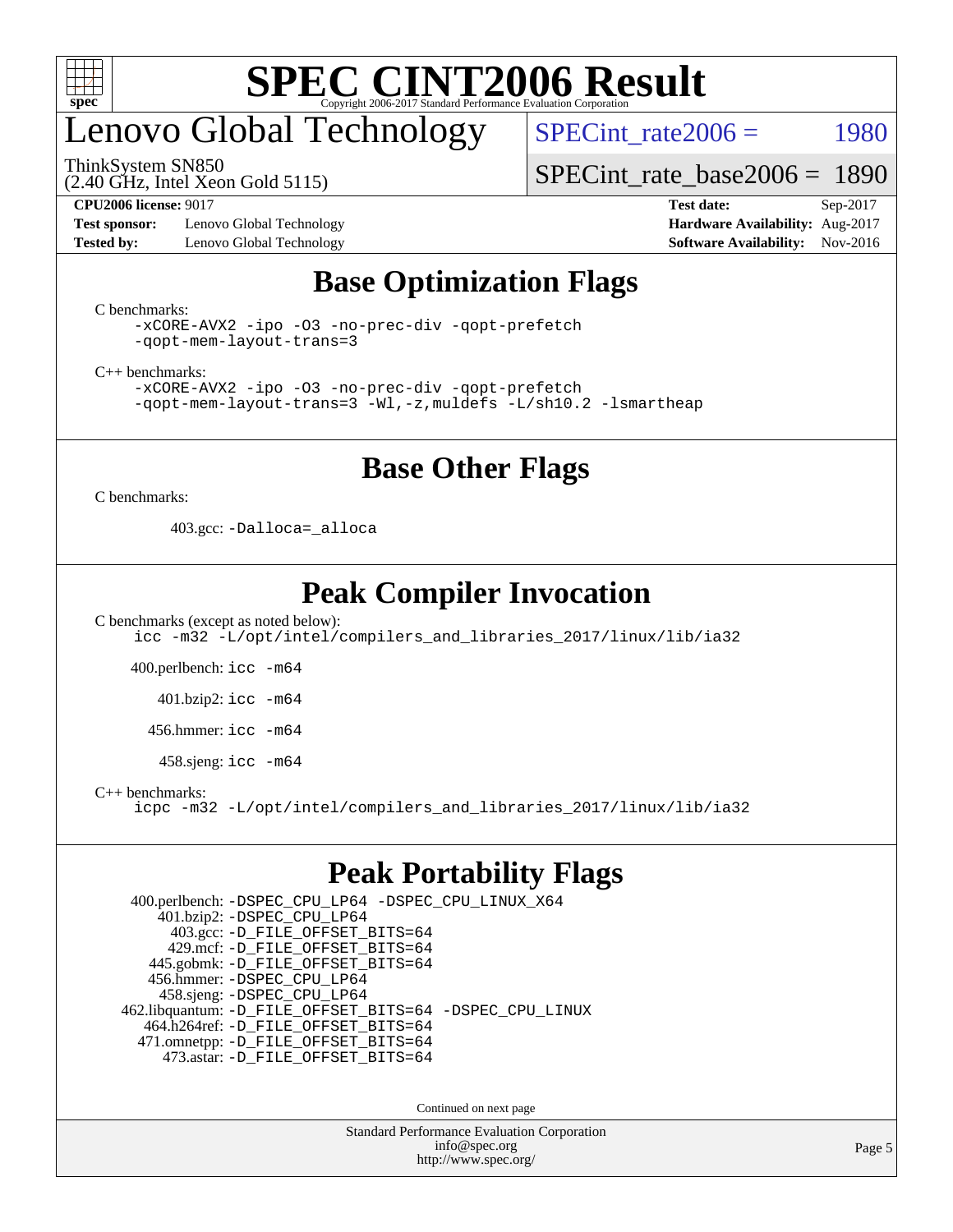

# enovo Global Technology

ThinkSystem SN850

SPECint rate $2006 =$  1980

(2.40 GHz, Intel Xeon Gold 5115)

[SPECint\\_rate\\_base2006 =](http://www.spec.org/auto/cpu2006/Docs/result-fields.html#SPECintratebase2006) 1890

**[Test sponsor:](http://www.spec.org/auto/cpu2006/Docs/result-fields.html#Testsponsor)** Lenovo Global Technology **[Hardware Availability:](http://www.spec.org/auto/cpu2006/Docs/result-fields.html#HardwareAvailability)** Aug-2017 **[Tested by:](http://www.spec.org/auto/cpu2006/Docs/result-fields.html#Testedby)** Lenovo Global Technology **[Software Availability:](http://www.spec.org/auto/cpu2006/Docs/result-fields.html#SoftwareAvailability)** Nov-2016

**[CPU2006 license:](http://www.spec.org/auto/cpu2006/Docs/result-fields.html#CPU2006license)** 9017 **[Test date:](http://www.spec.org/auto/cpu2006/Docs/result-fields.html#Testdate)** Sep-2017

### **[Peak Portability Flags \(Continued\)](http://www.spec.org/auto/cpu2006/Docs/result-fields.html#PeakPortabilityFlags)**

483.xalancbmk: [-D\\_FILE\\_OFFSET\\_BITS=64](http://www.spec.org/cpu2006/results/res2017q4/cpu2006-20170918-49980.flags.html#user_peakPORTABILITY483_xalancbmk_file_offset_bits_64_438cf9856305ebd76870a2c6dc2689ab) [-DSPEC\\_CPU\\_LINUX](http://www.spec.org/cpu2006/results/res2017q4/cpu2006-20170918-49980.flags.html#b483.xalancbmk_peakCXXPORTABILITY_DSPEC_CPU_LINUX)

## **[Peak Optimization Flags](http://www.spec.org/auto/cpu2006/Docs/result-fields.html#PeakOptimizationFlags)**

[C benchmarks](http://www.spec.org/auto/cpu2006/Docs/result-fields.html#Cbenchmarks): 400.perlbench: [-prof-gen](http://www.spec.org/cpu2006/results/res2017q4/cpu2006-20170918-49980.flags.html#user_peakPASS1_CFLAGSPASS1_LDCFLAGS400_perlbench_prof_gen_e43856698f6ca7b7e442dfd80e94a8fc)(pass 1) [-prof-use](http://www.spec.org/cpu2006/results/res2017q4/cpu2006-20170918-49980.flags.html#user_peakPASS2_CFLAGSPASS2_LDCFLAGS400_perlbench_prof_use_bccf7792157ff70d64e32fe3e1250b55)(pass 2) [-xCORE-AVX2](http://www.spec.org/cpu2006/results/res2017q4/cpu2006-20170918-49980.flags.html#user_peakPASS2_CFLAGSPASS2_LDCFLAGS400_perlbench_f-xCORE-AVX2)(pass 2)  $-par-num-threads=1(pass 1) -ipo(pass 2) -O3(pass 2)$  $-par-num-threads=1(pass 1) -ipo(pass 2) -O3(pass 2)$  $-par-num-threads=1(pass 1) -ipo(pass 2) -O3(pass 2)$  $-par-num-threads=1(pass 1) -ipo(pass 2) -O3(pass 2)$  $-par-num-threads=1(pass 1) -ipo(pass 2) -O3(pass 2)$  $-par-num-threads=1(pass 1) -ipo(pass 2) -O3(pass 2)$ [-no-prec-div](http://www.spec.org/cpu2006/results/res2017q4/cpu2006-20170918-49980.flags.html#user_peakPASS2_CFLAGSPASS2_LDCFLAGS400_perlbench_f-no-prec-div)(pass 2) [-auto-ilp32](http://www.spec.org/cpu2006/results/res2017q4/cpu2006-20170918-49980.flags.html#user_peakCOPTIMIZE400_perlbench_f-auto-ilp32) [-qopt-mem-layout-trans=3](http://www.spec.org/cpu2006/results/res2017q4/cpu2006-20170918-49980.flags.html#user_peakCOPTIMIZE400_perlbench_f-qopt-mem-layout-trans_170f5be61cd2cedc9b54468c59262d5d) 401.bzip2: [-prof-gen](http://www.spec.org/cpu2006/results/res2017q4/cpu2006-20170918-49980.flags.html#user_peakPASS1_CFLAGSPASS1_LDCFLAGS401_bzip2_prof_gen_e43856698f6ca7b7e442dfd80e94a8fc)(pass 1) [-prof-use](http://www.spec.org/cpu2006/results/res2017q4/cpu2006-20170918-49980.flags.html#user_peakPASS2_CFLAGSPASS2_LDCFLAGS401_bzip2_prof_use_bccf7792157ff70d64e32fe3e1250b55)(pass 2) [-xCORE-AVX2](http://www.spec.org/cpu2006/results/res2017q4/cpu2006-20170918-49980.flags.html#user_peakPASS2_CFLAGSPASS2_LDCFLAGS401_bzip2_f-xCORE-AVX2)(pass 2) [-par-num-threads=1](http://www.spec.org/cpu2006/results/res2017q4/cpu2006-20170918-49980.flags.html#user_peakPASS1_CFLAGSPASS1_LDCFLAGS401_bzip2_par_num_threads_786a6ff141b4e9e90432e998842df6c2)(pass 1) [-ipo](http://www.spec.org/cpu2006/results/res2017q4/cpu2006-20170918-49980.flags.html#user_peakPASS2_CFLAGSPASS2_LDCFLAGS401_bzip2_f-ipo)(pass 2) [-O3](http://www.spec.org/cpu2006/results/res2017q4/cpu2006-20170918-49980.flags.html#user_peakPASS2_CFLAGSPASS2_LDCFLAGS401_bzip2_f-O3)(pass 2) [-no-prec-div](http://www.spec.org/cpu2006/results/res2017q4/cpu2006-20170918-49980.flags.html#user_peakPASS2_CFLAGSPASS2_LDCFLAGS401_bzip2_f-no-prec-div)(pass 2) [-qopt-prefetch](http://www.spec.org/cpu2006/results/res2017q4/cpu2006-20170918-49980.flags.html#user_peakCOPTIMIZE401_bzip2_f-qopt-prefetch) [-auto-ilp32](http://www.spec.org/cpu2006/results/res2017q4/cpu2006-20170918-49980.flags.html#user_peakCOPTIMIZE401_bzip2_f-auto-ilp32) [-qopt-mem-layout-trans=3](http://www.spec.org/cpu2006/results/res2017q4/cpu2006-20170918-49980.flags.html#user_peakCOPTIMIZE401_bzip2_f-qopt-mem-layout-trans_170f5be61cd2cedc9b54468c59262d5d) 403.gcc: [-xCORE-AVX2](http://www.spec.org/cpu2006/results/res2017q4/cpu2006-20170918-49980.flags.html#user_peakOPTIMIZE403_gcc_f-xCORE-AVX2) [-ipo](http://www.spec.org/cpu2006/results/res2017q4/cpu2006-20170918-49980.flags.html#user_peakOPTIMIZE403_gcc_f-ipo) [-O3](http://www.spec.org/cpu2006/results/res2017q4/cpu2006-20170918-49980.flags.html#user_peakOPTIMIZE403_gcc_f-O3) [-no-prec-div](http://www.spec.org/cpu2006/results/res2017q4/cpu2006-20170918-49980.flags.html#user_peakOPTIMIZE403_gcc_f-no-prec-div) [-qopt-mem-layout-trans=3](http://www.spec.org/cpu2006/results/res2017q4/cpu2006-20170918-49980.flags.html#user_peakCOPTIMIZE403_gcc_f-qopt-mem-layout-trans_170f5be61cd2cedc9b54468c59262d5d)  $429$ .mcf: basepeak = yes 445.gobmk: [-prof-gen](http://www.spec.org/cpu2006/results/res2017q4/cpu2006-20170918-49980.flags.html#user_peakPASS1_CFLAGSPASS1_LDCFLAGS445_gobmk_prof_gen_e43856698f6ca7b7e442dfd80e94a8fc)(pass 1) [-prof-use](http://www.spec.org/cpu2006/results/res2017q4/cpu2006-20170918-49980.flags.html#user_peakPASS2_CFLAGSPASS2_LDCFLAGSPASS2_LDFLAGS445_gobmk_prof_use_bccf7792157ff70d64e32fe3e1250b55)(pass 2) [-xCORE-AVX2](http://www.spec.org/cpu2006/results/res2017q4/cpu2006-20170918-49980.flags.html#user_peakPASS2_CFLAGSPASS2_LDCFLAGSPASS2_LDFLAGS445_gobmk_f-xCORE-AVX2)(pass 2)  $-par-num-threads=1(pass 1) -ipo(pass 2) -O3(pass 2)$  $-par-num-threads=1(pass 1) -ipo(pass 2) -O3(pass 2)$  $-par-num-threads=1(pass 1) -ipo(pass 2) -O3(pass 2)$  $-par-num-threads=1(pass 1) -ipo(pass 2) -O3(pass 2)$  $-par-num-threads=1(pass 1) -ipo(pass 2) -O3(pass 2)$  $-par-num-threads=1(pass 1) -ipo(pass 2) -O3(pass 2)$ [-no-prec-div](http://www.spec.org/cpu2006/results/res2017q4/cpu2006-20170918-49980.flags.html#user_peakPASS2_LDCFLAGS445_gobmk_f-no-prec-div)(pass 2) [-qopt-mem-layout-trans=3](http://www.spec.org/cpu2006/results/res2017q4/cpu2006-20170918-49980.flags.html#user_peakCOPTIMIZE445_gobmk_f-qopt-mem-layout-trans_170f5be61cd2cedc9b54468c59262d5d) 456.hmmer: [-xCORE-AVX2](http://www.spec.org/cpu2006/results/res2017q4/cpu2006-20170918-49980.flags.html#user_peakOPTIMIZE456_hmmer_f-xCORE-AVX2) [-ipo](http://www.spec.org/cpu2006/results/res2017q4/cpu2006-20170918-49980.flags.html#user_peakOPTIMIZE456_hmmer_f-ipo) [-O3](http://www.spec.org/cpu2006/results/res2017q4/cpu2006-20170918-49980.flags.html#user_peakOPTIMIZE456_hmmer_f-O3) [-no-prec-div](http://www.spec.org/cpu2006/results/res2017q4/cpu2006-20170918-49980.flags.html#user_peakOPTIMIZE456_hmmer_f-no-prec-div) [-unroll2](http://www.spec.org/cpu2006/results/res2017q4/cpu2006-20170918-49980.flags.html#user_peakCOPTIMIZE456_hmmer_f-unroll_784dae83bebfb236979b41d2422d7ec2) [-auto-ilp32](http://www.spec.org/cpu2006/results/res2017q4/cpu2006-20170918-49980.flags.html#user_peakCOPTIMIZE456_hmmer_f-auto-ilp32) [-qopt-mem-layout-trans=3](http://www.spec.org/cpu2006/results/res2017q4/cpu2006-20170918-49980.flags.html#user_peakCOPTIMIZE456_hmmer_f-qopt-mem-layout-trans_170f5be61cd2cedc9b54468c59262d5d) 458.sjeng: [-prof-gen](http://www.spec.org/cpu2006/results/res2017q4/cpu2006-20170918-49980.flags.html#user_peakPASS1_CFLAGSPASS1_LDCFLAGS458_sjeng_prof_gen_e43856698f6ca7b7e442dfd80e94a8fc)(pass 1) [-prof-use](http://www.spec.org/cpu2006/results/res2017q4/cpu2006-20170918-49980.flags.html#user_peakPASS2_CFLAGSPASS2_LDCFLAGS458_sjeng_prof_use_bccf7792157ff70d64e32fe3e1250b55)(pass 2) [-xCORE-AVX2](http://www.spec.org/cpu2006/results/res2017q4/cpu2006-20170918-49980.flags.html#user_peakPASS2_CFLAGSPASS2_LDCFLAGS458_sjeng_f-xCORE-AVX2)(pass 2)  $-par-num-threads=1(pass 1) -ipo(pass 2) -O3(pass 2)$  $-par-num-threads=1(pass 1) -ipo(pass 2) -O3(pass 2)$  $-par-num-threads=1(pass 1) -ipo(pass 2) -O3(pass 2)$  $-par-num-threads=1(pass 1) -ipo(pass 2) -O3(pass 2)$  $-par-num-threads=1(pass 1) -ipo(pass 2) -O3(pass 2)$  $-par-num-threads=1(pass 1) -ipo(pass 2) -O3(pass 2)$ [-no-prec-div](http://www.spec.org/cpu2006/results/res2017q4/cpu2006-20170918-49980.flags.html#user_peakPASS2_CFLAGSPASS2_LDCFLAGS458_sjeng_f-no-prec-div)(pass 2) [-unroll4](http://www.spec.org/cpu2006/results/res2017q4/cpu2006-20170918-49980.flags.html#user_peakCOPTIMIZE458_sjeng_f-unroll_4e5e4ed65b7fd20bdcd365bec371b81f) [-auto-ilp32](http://www.spec.org/cpu2006/results/res2017q4/cpu2006-20170918-49980.flags.html#user_peakCOPTIMIZE458_sjeng_f-auto-ilp32) [-qopt-mem-layout-trans=3](http://www.spec.org/cpu2006/results/res2017q4/cpu2006-20170918-49980.flags.html#user_peakCOPTIMIZE458_sjeng_f-qopt-mem-layout-trans_170f5be61cd2cedc9b54468c59262d5d)  $462$ .libquantum: basepeak = yes 464.h264ref: [-prof-gen](http://www.spec.org/cpu2006/results/res2017q4/cpu2006-20170918-49980.flags.html#user_peakPASS1_CFLAGSPASS1_LDCFLAGS464_h264ref_prof_gen_e43856698f6ca7b7e442dfd80e94a8fc)(pass 1) [-prof-use](http://www.spec.org/cpu2006/results/res2017q4/cpu2006-20170918-49980.flags.html#user_peakPASS2_CFLAGSPASS2_LDCFLAGS464_h264ref_prof_use_bccf7792157ff70d64e32fe3e1250b55)(pass 2) [-xCORE-AVX2](http://www.spec.org/cpu2006/results/res2017q4/cpu2006-20170918-49980.flags.html#user_peakPASS2_CFLAGSPASS2_LDCFLAGS464_h264ref_f-xCORE-AVX2)(pass 2)  $-$ par-num-threads=1(pass 1)  $-$ ipo(pass 2)  $-$ O3(pass 2) [-no-prec-div](http://www.spec.org/cpu2006/results/res2017q4/cpu2006-20170918-49980.flags.html#user_peakPASS2_CFLAGSPASS2_LDCFLAGS464_h264ref_f-no-prec-div)(pass 2) [-unroll2](http://www.spec.org/cpu2006/results/res2017q4/cpu2006-20170918-49980.flags.html#user_peakCOPTIMIZE464_h264ref_f-unroll_784dae83bebfb236979b41d2422d7ec2) [-qopt-mem-layout-trans=3](http://www.spec.org/cpu2006/results/res2017q4/cpu2006-20170918-49980.flags.html#user_peakCOPTIMIZE464_h264ref_f-qopt-mem-layout-trans_170f5be61cd2cedc9b54468c59262d5d) [C++ benchmarks:](http://www.spec.org/auto/cpu2006/Docs/result-fields.html#CXXbenchmarks) 471.omnetpp: [-prof-gen](http://www.spec.org/cpu2006/results/res2017q4/cpu2006-20170918-49980.flags.html#user_peakPASS1_CXXFLAGSPASS1_LDCXXFLAGS471_omnetpp_prof_gen_e43856698f6ca7b7e442dfd80e94a8fc)(pass 1) [-prof-use](http://www.spec.org/cpu2006/results/res2017q4/cpu2006-20170918-49980.flags.html#user_peakPASS2_CXXFLAGSPASS2_LDCXXFLAGS471_omnetpp_prof_use_bccf7792157ff70d64e32fe3e1250b55)(pass 2) [-xCORE-AVX2](http://www.spec.org/cpu2006/results/res2017q4/cpu2006-20170918-49980.flags.html#user_peakPASS2_CXXFLAGSPASS2_LDCXXFLAGS471_omnetpp_f-xCORE-AVX2)(pass 2)  $-par-num-threads=1(pass 1) -ipo(pass 2) -O3(pass 2)$  $-par-num-threads=1(pass 1) -ipo(pass 2) -O3(pass 2)$  $-par-num-threads=1(pass 1) -ipo(pass 2) -O3(pass 2)$  $-par-num-threads=1(pass 1) -ipo(pass 2) -O3(pass 2)$  $-par-num-threads=1(pass 1) -ipo(pass 2) -O3(pass 2)$  $-par-num-threads=1(pass 1) -ipo(pass 2) -O3(pass 2)$ [-no-prec-div](http://www.spec.org/cpu2006/results/res2017q4/cpu2006-20170918-49980.flags.html#user_peakPASS2_CXXFLAGSPASS2_LDCXXFLAGS471_omnetpp_f-no-prec-div)(pass 2) [-qopt-ra-region-strategy=block](http://www.spec.org/cpu2006/results/res2017q4/cpu2006-20170918-49980.flags.html#user_peakCXXOPTIMIZE471_omnetpp_f-qopt-ra-region-strategy_430aa8f7c220cbde92ae827fa8d9be32)  [-qopt-mem-layout-trans=3](http://www.spec.org/cpu2006/results/res2017q4/cpu2006-20170918-49980.flags.html#user_peakCXXOPTIMIZE471_omnetpp_f-qopt-mem-layout-trans_170f5be61cd2cedc9b54468c59262d5d) [-Wl,-z,muldefs](http://www.spec.org/cpu2006/results/res2017q4/cpu2006-20170918-49980.flags.html#user_peakEXTRA_LDFLAGS471_omnetpp_link_force_multiple1_74079c344b956b9658436fd1b6dd3a8a) [-L/sh10.2 -lsmartheap](http://www.spec.org/cpu2006/results/res2017q4/cpu2006-20170918-49980.flags.html#user_peakEXTRA_LIBS471_omnetpp_SmartHeap_b831f2d313e2fffa6dfe3f00ffc1f1c0) Continued on next page

> Standard Performance Evaluation Corporation [info@spec.org](mailto:info@spec.org) <http://www.spec.org/>

Page 6